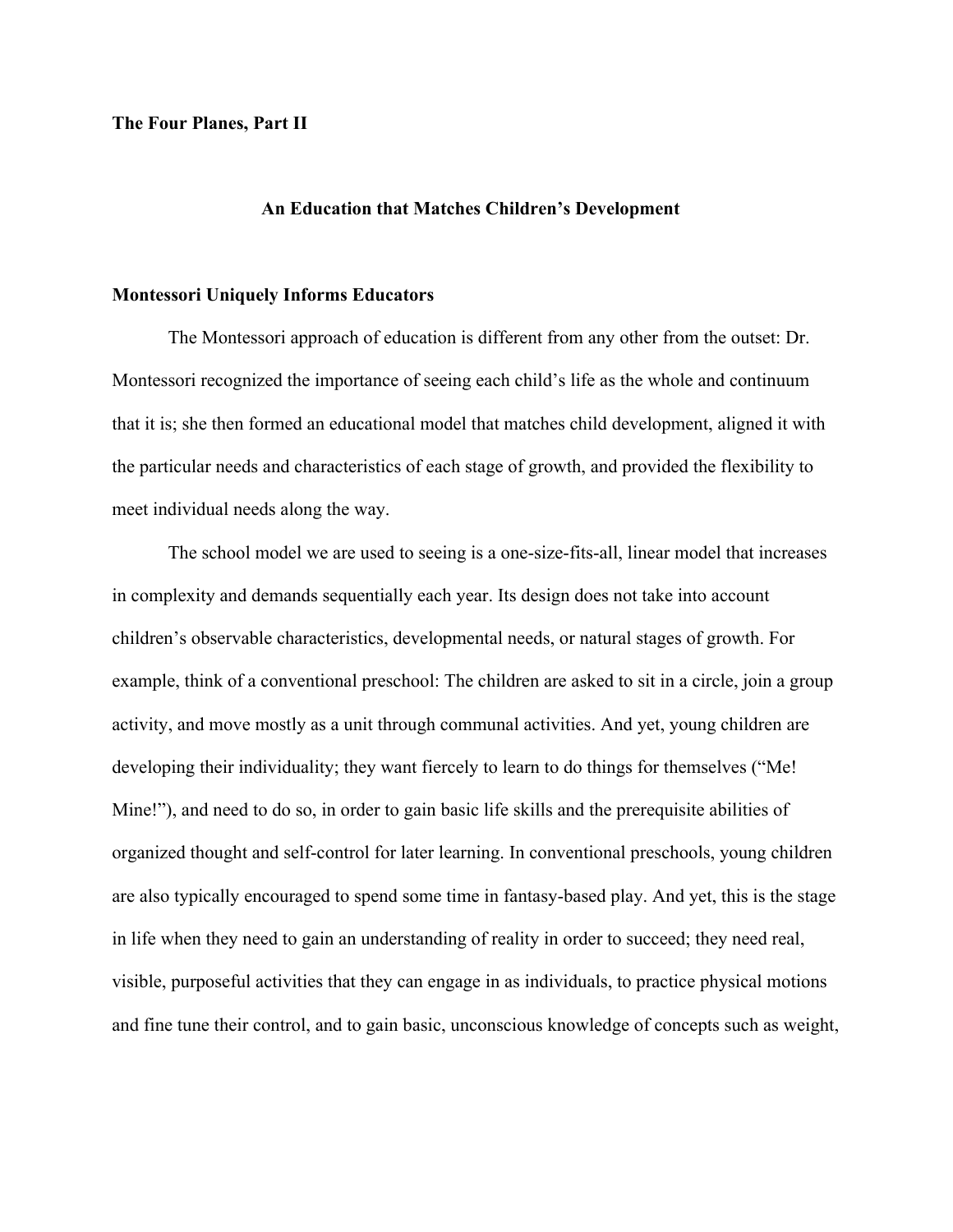gravity, force, cause and effect, and so much else about the world around them, through their own hands-on explorations.

When children get to elementary school, conventional programs split them up to work as individuals on their own tasks, in direct or indirect competition with one another. Despite some group activities, elementary children are not meant to share their answers, help each other with their work, or converse amongst themselves during lessons. And yet, elementary-aged children want nothing more than to be with their friends, to understand the thoughts and minds of others, and to interact. (Remember how you always wanted to sit with your friends in Elementary school?)

Between the ages of six and twelve, children also have a strong propensity and ability to imagine what they cannot see in front of them; their imaginations can aid them in learning about abstract concepts and realities, and they can draw out the meanings from fantastical stories such as myths, fables, and stories of good and evil.

Looking at such patterns in child development, Montessori and her colleagues designed environments to meet children's needs by taking the characteristics of each stage that naturally facilitate learning into account.

#### **A Continuum, and Each Characteristic has a Purpose**

Montessori education begins with newborns—and the continuum which follows leads all the way to adulthood —meaning that Dr. Montessori saw this as the goal of childhood: to build a human being capable of participating in, and contributing to, society. With this long-view in mind, the Montessori approach gives the perspective and the reminders that something much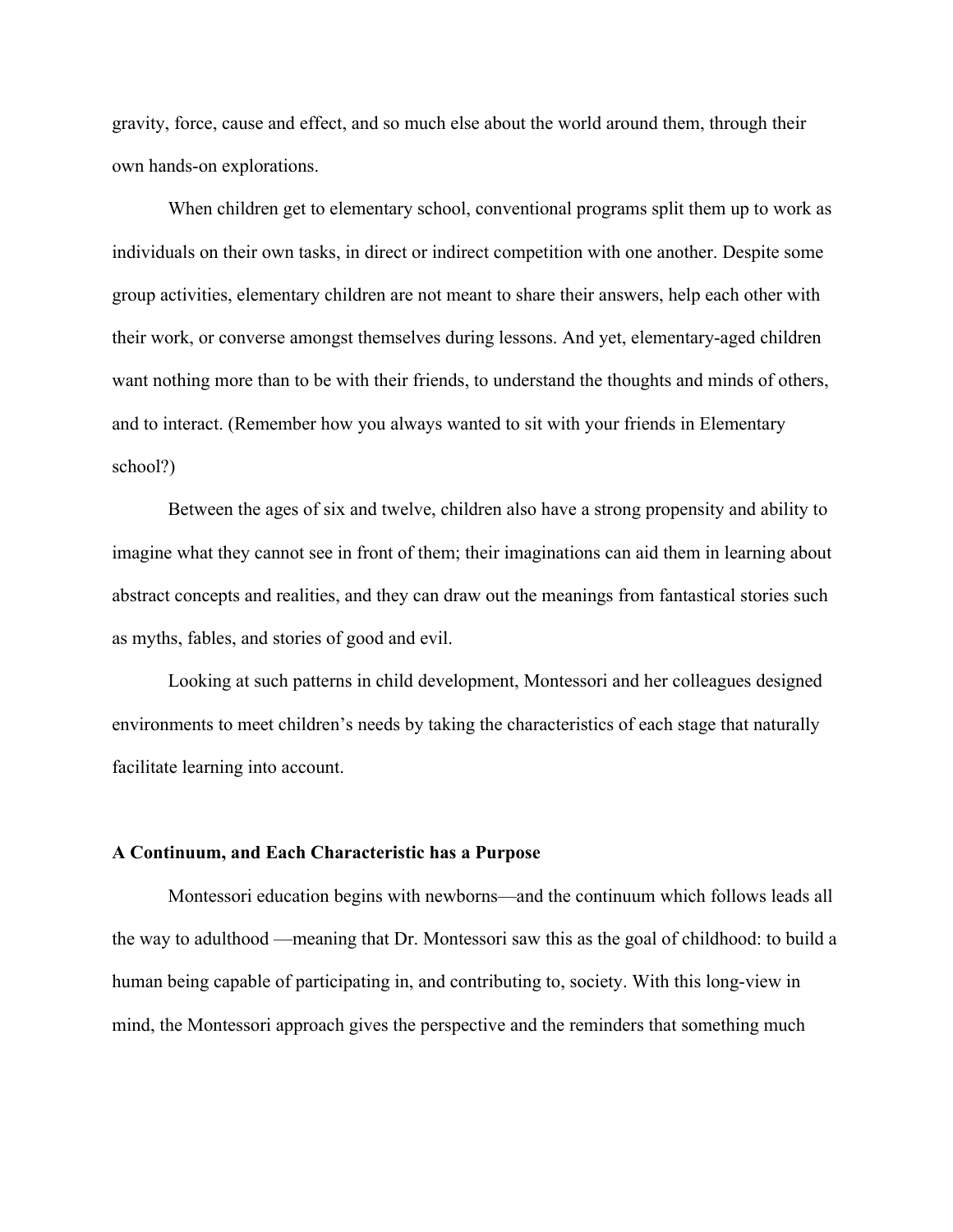more powerful and meaningful is going on than just the acquisition of information or skills; an entire person is forming, with all aspects of life intertwined and relatable.

This all started from actively observing children and finding recognizable behaviors that revealed how children learn best. When Dr. Montessori identified what characteristics she was seeing, she aimed to find what real purpose each might have to human development. Nothing in nature is random, and so—Dr. Montessori reasoned—the phenomena of child behaviors, consistent across cultures, and referring to certain stages of life, must have value. The educational environments she designed deliberately employ children's most positive learning characteristics at each age. By designing the classroom environments and teaching methods in this way, Dr. Montessori freed children to reach their full potential at each stage of their development.

# **Recognizing Four Planes of Child Development**

Dr. Montessori defined four distinct stages of characteristics and needs that children have from birth to twenty-four years, which appear consistent across cultures, countries, decades, socio-economic conditions, and races. These stages appear in plateaus of similar traits, with relatively briefer periods of rapid change in between, which occur around age six, age twelve, and age eighteen. These periods of rapid change are predictable, although, of course, they vary slightly within individuals. Between these points are years of stability by comparison, like plateaus, when children seem focused on developing certain aspects of themselves. Dr. Montessori called these plateau-like stages the *Four Planes of Development*.

Informed with this lens, Montessori educators can make decisions and create learning environments that really meet children's characteristics and needs appropriately. For instance,